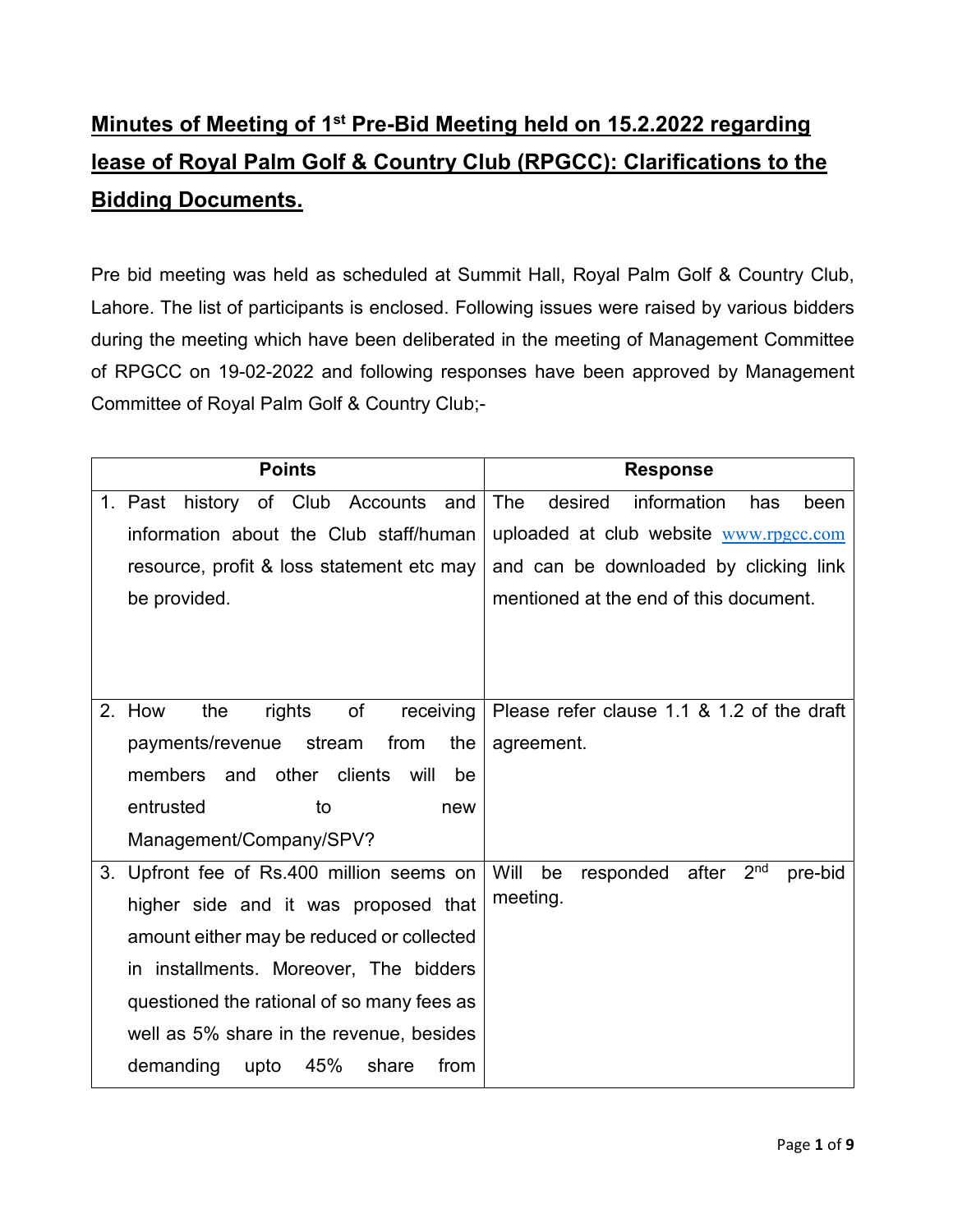| <b>Points</b>                                   | <b>Response</b>                                |
|-------------------------------------------------|------------------------------------------------|
| membership fee also. In their opinion,          |                                                |
| conditions<br>these<br>would<br>limit<br>the    |                                                |
| competition and discourage the bidders.         |                                                |
| Base line of the annual fixed fee               |                                                |
| (benchmark) may also be informed. 5%            |                                                |
| share in revenue and 5% yearly increase         |                                                |
| in annual fixed fee should be relaxed on        |                                                |
| the first 5 years. 45% share of Pakistan        |                                                |
| Railway from membership fee is looking          |                                                |
| too much, it also should be either flat &       |                                                |
| minimum or should be discarded to               |                                                |
| encourage the investors.                        |                                                |
| 4. All existing payments which are being        | Please refer clause 1.1 & 1.2 of the draft     |
| received in the name of MHPL and all            | agreement.                                     |
| existing contracts are in their favor. How      |                                                |
| these<br>will<br>be<br>transferred<br>to<br>new |                                                |
| SPV/lessee.                                     |                                                |
| 5. It may be clarified whether the property     | Property is already a running<br>and           |
| needs commercialization from concerned          | established Club. Only Club Rooms for          |
| District Govt/Local Govt authority?             | member's facilitation and other facilities are |
|                                                 | being added. However, the lessee will be       |
|                                                 | required<br>to<br>obtain<br>necessary          |
|                                                 | NOCs/permissions from concerned local          |
|                                                 | bodies if applicable.                          |
| 6. How the new Management is to follow          | New management will be fully authorized to     |
| employment<br>agreements of<br>existing         | hire or fire any of the employees. However,    |
| employees?                                      | the firing should be according to their        |
|                                                 | employment agreement i.e. by giving            |
|                                                 | appropriate notice of termination.             |
|                                                 |                                                |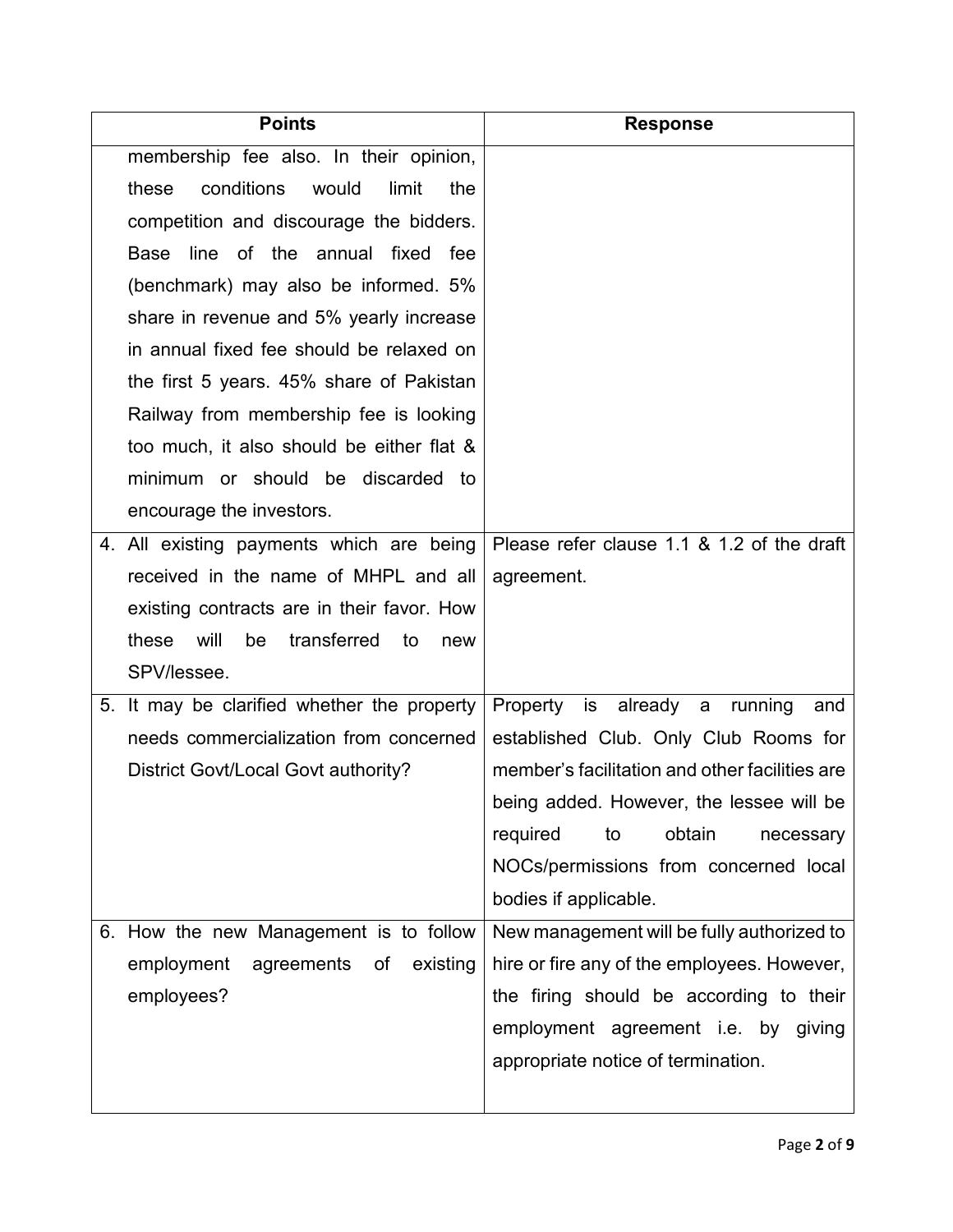| <b>Points</b>                                   | <b>Response</b>                                                                       |
|-------------------------------------------------|---------------------------------------------------------------------------------------|
| 7. Would the lessee be allowed to use Brand     | Lessee will not be allowed to use the Brand                                           |
| name of some hotel for constructed              | Name of any Hotel chains for additional                                               |
| rooms?                                          | room facility. However, they will be allowed                                          |
|                                                 | to use the word "operated by _____ Brand"                                             |
|                                                 | as per relevant laws.                                                                 |
| 8. Will there be any restriction on constructed | For room standards please refer Section                                               |
| rooms regarding their standards and             | 49, Exhibit H.                                                                        |
| height of the building. Whether the rooms       | Local laws shall be observed regarding                                                |
| will be considered a separate entity/Hotel      | height of the building. The rooms will be for                                         |
| or part of Club.                                | the Club Members and considered part of                                               |
|                                                 | the Club.                                                                             |
| 9. Condition of 100 rooms should be to the      | Will<br>2 <sup>nd</sup><br>be<br>responded after<br>pre-bid                           |
| extent of minimum number rather than            | meeting.                                                                              |
| restricting bidders to construct 100 rooms.     |                                                                                       |
| (fix number)                                    |                                                                                       |
| 10. In case of more than 100 rooms more time    | 2 <sup>nd</sup><br>Will<br>be<br>responded<br>after<br>pre-bid                        |
| should be granted than 36 month period.         | meeting.                                                                              |
| 11. Whether 36-month<br>construction<br>time    | Yes, it includes the time of planning and                                             |
| includes the time of designing.                 | designing.                                                                            |
|                                                 |                                                                                       |
| 12. Whether the successful bidder is allowed    | The honorable Supreme Court of Pakistan                                               |
| to use the Brand Name of Royal Palm Golf        | in its order dated 28.06.2019 has directed                                            |
| & Country Club because it may be the            | vide clause 31 (vi) that "All Statutory<br>Registrations of the Club shall also stand |
| property of previous operator.                  | transferred to PR".                                                                   |
|                                                 |                                                                                       |
|                                                 | moveable                                                                              |
| 13. It may be clarified that which moveable     | All<br>immovable<br>and<br>assets                                                     |
| assets e.g. Vehicles will be the property of    | excluding vehicles/cars must be registered                                            |
| lessee and which one will become the            | on the name of SPV and shall be                                                       |
| property of lessor after expiry of lease.       | transferred to PR at the end of lease term                                            |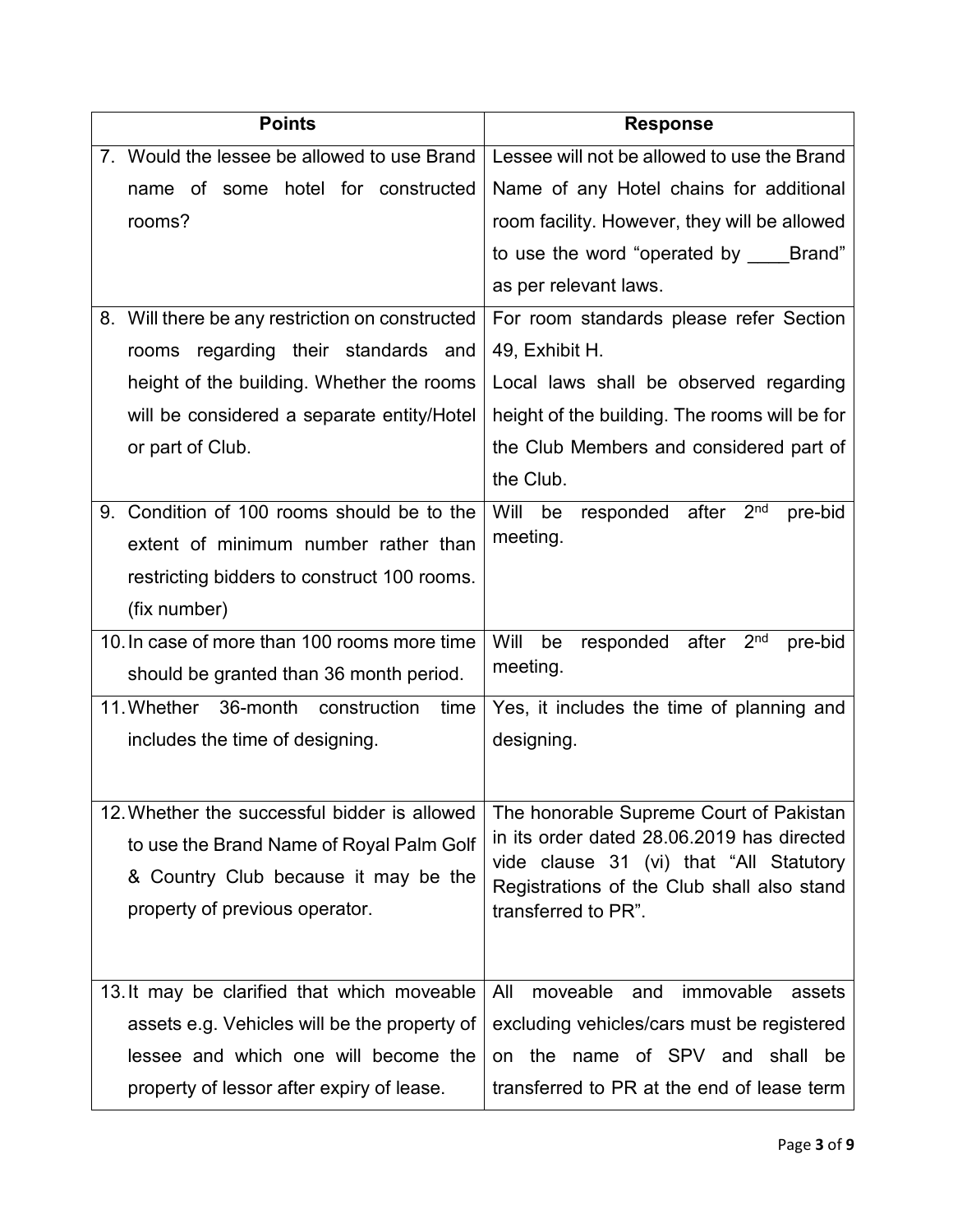| <b>Points</b>                                        | <b>Response</b>                                                              |
|------------------------------------------------------|------------------------------------------------------------------------------|
|                                                      | in line with Section 23.1, Section 2.1 (c)                                   |
|                                                      | and Section 9.2 (a).                                                         |
| 14. Whether Corporate Memberships<br>are             | 4,000 Memberships include Corporate                                          |
| allowed and whether they are included in             | Memberships.                                                                 |
| additional limit of 4,000 members.                   |                                                                              |
| 15. Capping on 4,000 members should be               | Will<br>responded after<br>2 <sup>nd</sup><br>be<br>pre-bid                  |
| reconsidered as Oasis Lahore, Gymkhana               | meeting.                                                                     |
| Lahore, Dream World Karachi are serving              |                                                                              |
| upto 20,000<br>members. The<br>bidders               |                                                                              |
| highlighted that capping on number of                |                                                                              |
| members would severely discourage the                |                                                                              |
| interested parties and would result in poor          |                                                                              |
| response therefore, this condition may               |                                                                              |
| also be removed                                      |                                                                              |
| 16. It should be up to the choice of lessee          | Successful Bidder will be allowed to open                                    |
| where he is comfortable to open the bank<br>account. | Bank Account in any scheduled Bank of AA<br>rating or equivalent.            |
|                                                      |                                                                              |
| 17. At page-43 bidders are required to provide       | Formal<br>Requirement<br>is<br>tentative.<br>amendment will be issued later. |
| the name of sub-contractors for the whole            |                                                                              |
| lease term which is not possible at this             |                                                                              |
| stage even for construction phase, same              |                                                                              |
| may be clarified.                                    |                                                                              |
| 18. It is mentioned that if the new management       | New management will be free to fire the                                      |
| wants to fire executives, they will need             | executives. However, they will keep the                                      |
| of Over See<br>approval<br>Managing                  | management positions as indicated by                                         |
| Committee. How the new lessee will                   | them in their bids for first five years. Refer                               |
| independently run the Club?                          | to Section 39 of the Draft Agreement.                                        |
| 19. Whether the member's membership will be          | Please refer Section 4, clause 4, "The                                       |
| for 49 years or 25 years. Whether rights of          | rights of the existing members whether                                       |
| existing members will be preserved?                  | active or non-active shall be fully protected                                |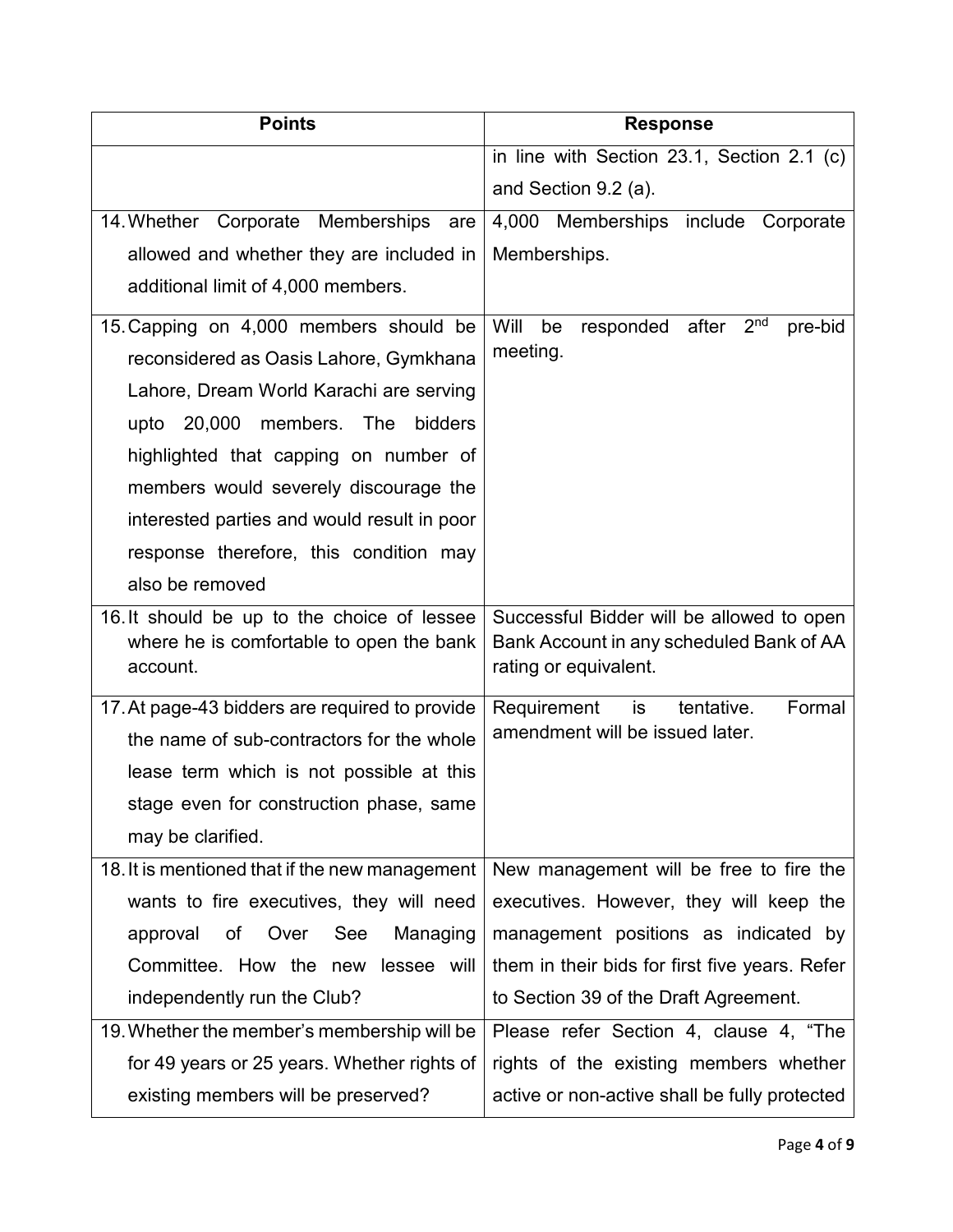| <b>Points</b>                                   | <b>Response</b>                                                                     |
|-------------------------------------------------|-------------------------------------------------------------------------------------|
|                                                 | by way of this Agreement without any                                                |
|                                                 | consideration or condition."                                                        |
|                                                 | New Lessee shall be allowed to issue life                                           |
|                                                 | time memberships to new applicants.                                                 |
| 20. Bidders asked for total No. of members      | Total members are 3552 out of which 1741                                            |
| and active and non-active members.              | are active and 1881 are non-active.                                                 |
|                                                 |                                                                                     |
| 21. Memberships granted against cancelled       | Will<br>2 <sub>nd</sub><br>be<br>responded after<br>pre-bid                         |
| memberships out of new members should           | meeting.                                                                            |
| not be counted towards the additional           |                                                                                     |
| 4000 memberships.                               |                                                                                     |
| 22. Bidders demanded that proceedings of        | information<br>The<br>desired<br>has<br>been                                        |
| Supreme Court hearing regarding Royal           | uploaded on Club Website and can be                                                 |
| Palm Golf Club may be shared publicly.          | downloaded by clicking link mentioned at                                            |
|                                                 | the end of this document.                                                           |
|                                                 |                                                                                     |
| 23. Whether the new management will be          | New management will not be affected by                                              |
| affected by any litigation and liability of the | litigations or liabilities of previous period.                                      |
| previous period.                                | Please refer Clause No.1.2 of the Draft                                             |
|                                                 | Agreement.                                                                          |
|                                                 |                                                                                     |
| 24. Whether the permission of Supreme Court     | Specific approval of Supreme Court has                                              |
| is obtained for lease of Royal Palm Golf &      | been obtained in this regard. Documents                                             |
| Country Club.                                   | are uploaded on Club Website and can be<br>downloaded by clicking link mentioned at |
|                                                 | the end of this document.                                                           |
| 25. On page 39 clause 1-c referred detailed     | Only conceptual design is required for the                                          |
|                                                 | bidding process.                                                                    |
| design of the project which is not possible     |                                                                                     |
| at this stage for bidding purpose.              |                                                                                     |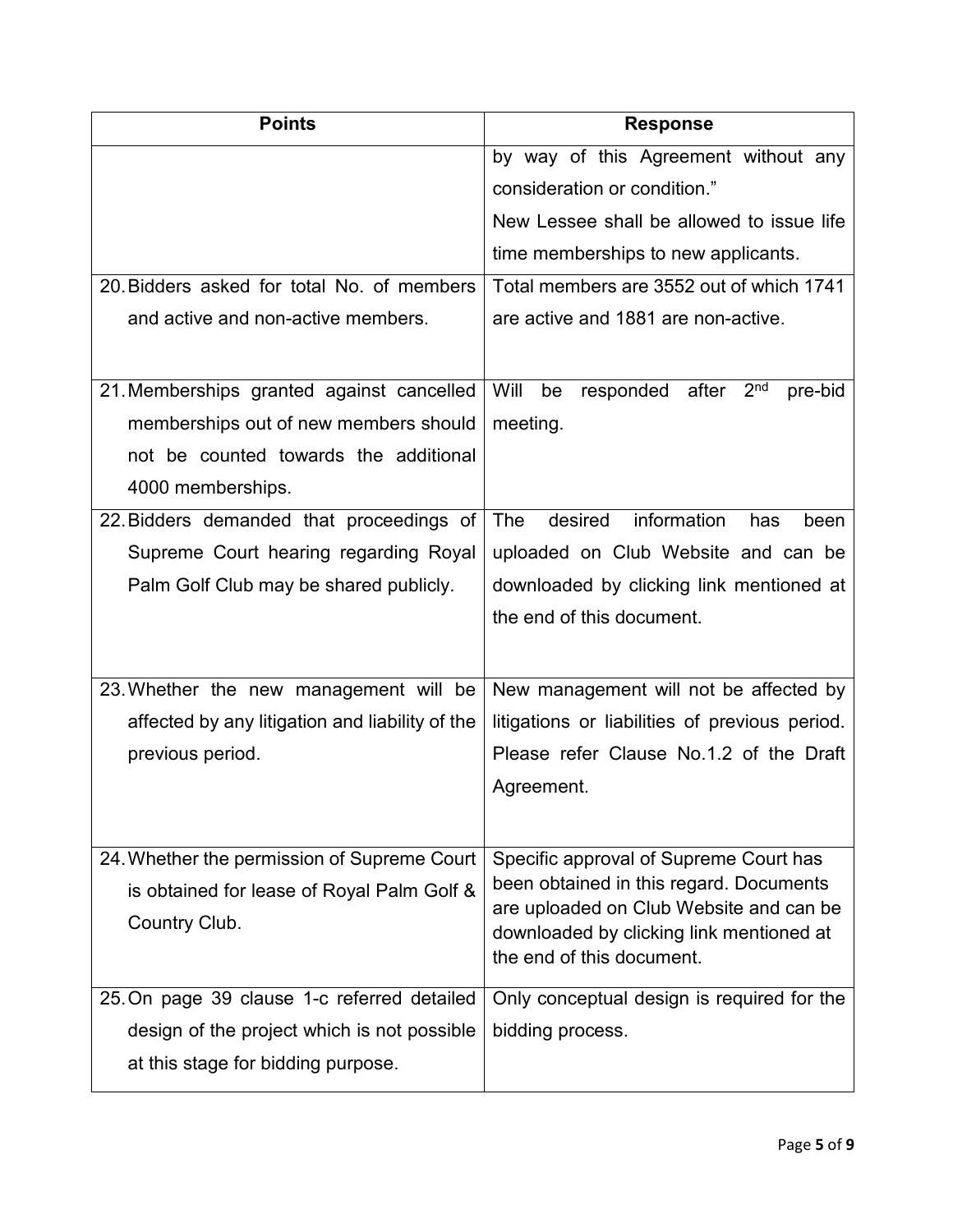| <b>Points</b>                                                                                                                                                                                                                                                                                                                                                                                                                                                   | <b>Response</b>                                                                                                                                                                                                                                                                                                                                                                                                        |
|-----------------------------------------------------------------------------------------------------------------------------------------------------------------------------------------------------------------------------------------------------------------------------------------------------------------------------------------------------------------------------------------------------------------------------------------------------------------|------------------------------------------------------------------------------------------------------------------------------------------------------------------------------------------------------------------------------------------------------------------------------------------------------------------------------------------------------------------------------------------------------------------------|
| - 25<br>26. Whether<br>period<br>is<br>years<br>lease<br>extendable. Is there any chance to renew<br>the 25 years lease period on the basis of<br>performance by the successful bidder?                                                                                                                                                                                                                                                                         | 25 years lease period is fixed as allowed by<br>Supreme Court of Pakistan.                                                                                                                                                                                                                                                                                                                                             |
| 27. Editable<br>soft<br>bidding<br>copy of the<br>documents may be provided.                                                                                                                                                                                                                                                                                                                                                                                    | Editable soft copy of bidding document has<br>been uploaded on the Website of Club and<br>be downloaded by clicking link<br>can<br>mentioned at the end of this document.                                                                                                                                                                                                                                              |
| 28. Scope, TORs and intent of the Over Sees<br>Management Committee (OMC) may be<br>clarified. The bidders raised the issue that<br>role of Oversee Management Committee<br>of Railways in the contract needs to be<br>minimized to create healthy environment<br>for the investors and to attract more<br>potential bidders. Therefore, TORS of<br>Over See Management Committee may<br>also be reviewed by keeping minimum<br>interference of the department. | Description<br><b>TORs</b><br>of<br>and<br>Oversee<br>Management Committee (OMC)<br>being<br>revised. Same will be communicated after<br>2 <sup>nd</sup> pre-bid meeting.                                                                                                                                                                                                                                              |
| 29. Bidders are required to take permission<br>Management<br>from<br>the<br>Over<br>Sees<br>Committee for variation in the membership<br>fee beyond 10%. This limits the free<br>working of new operator and needs to be<br>relaxed.                                                                                                                                                                                                                            | Refer to Agreement's Section 4, clause 3,<br>which states that Lessee cannot reduce<br>the monthly subscription fee by more than<br>10% of the prevailing rate at the time of<br>agreement. However, no permission of<br>Oversee Management Committee (OMC)<br>will be required for increase in membership<br>fee.<br>Moreover, Lessee shall intimate the OMC<br>the prevailing upfront membership fees<br>every year. |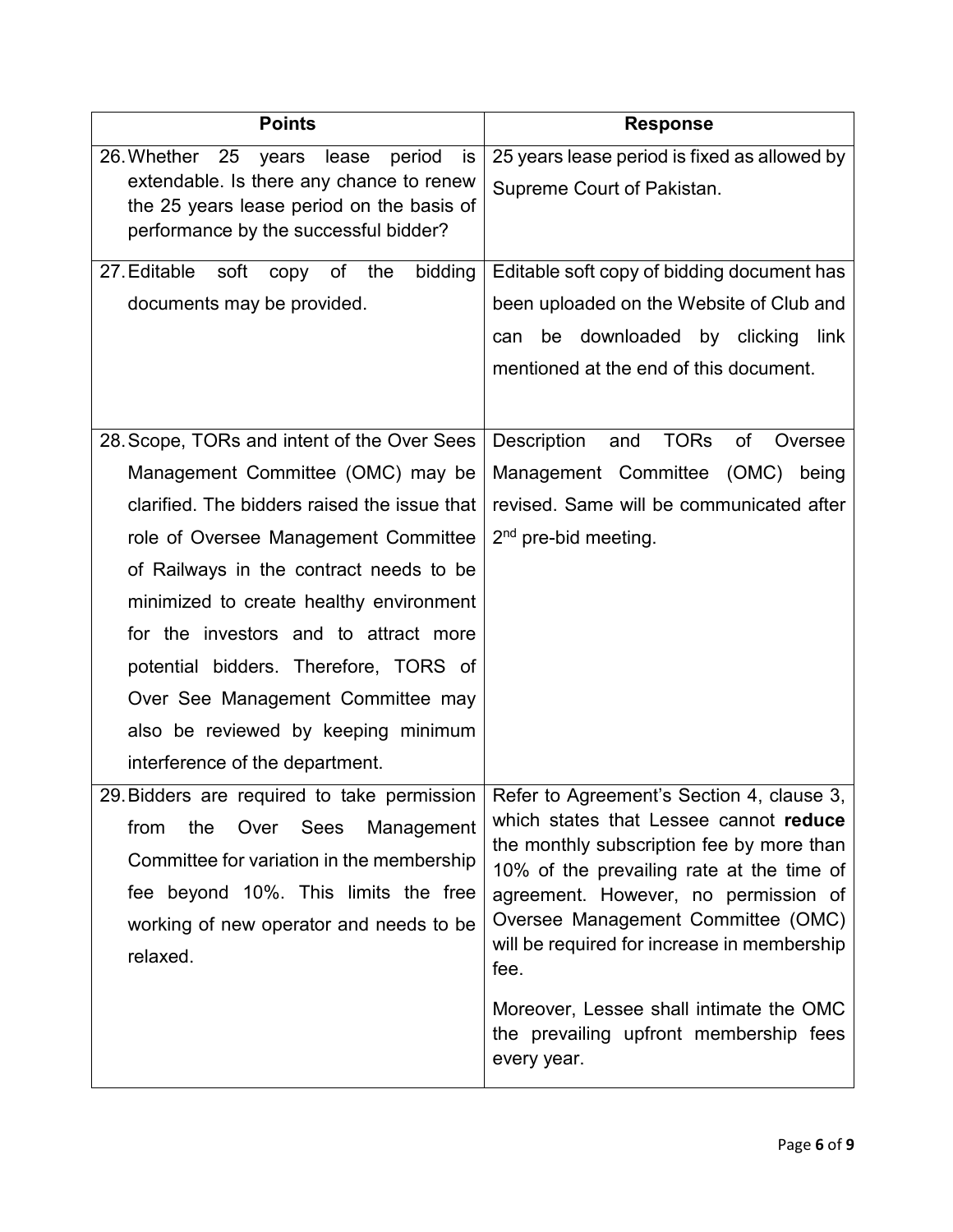| <b>Points</b>                                                                                                                                          | <b>Response</b>                                                                                                                                                                                           |
|--------------------------------------------------------------------------------------------------------------------------------------------------------|-----------------------------------------------------------------------------------------------------------------------------------------------------------------------------------------------------------|
| 30. Bidders demanded that time of obtaining                                                                                                            | It has been covered in Section 2.3.2 of the                                                                                                                                                               |
| NOCs/Permissions from the local bodies                                                                                                                 | Draft Agreement.                                                                                                                                                                                          |
| should not be counted towards 36 month                                                                                                                 |                                                                                                                                                                                                           |
| time of construction phase.                                                                                                                            |                                                                                                                                                                                                           |
| 31. Exit policy/clauses to terminate<br>the                                                                                                            | Section 21 of the Draft Agreement covers                                                                                                                                                                  |
| contract should be provided in the                                                                                                                     | the Termination Aspects. Upfront Fee is                                                                                                                                                                   |
| documents. In case of exit policy, what                                                                                                                | non-refundable in any case.                                                                                                                                                                               |
| status will be of the amount of Rs.400                                                                                                                 |                                                                                                                                                                                                           |
| million upfront fee.                                                                                                                                   |                                                                                                                                                                                                           |
| $32.$ In<br>of<br>litigation<br><b>Brand</b><br>case<br>on<br>Name/Trademark of the Club, bidders may<br>be allowed to choose alternate Brand<br>name. | Lessee will be allowed to adopt alternate<br>brand name. However its utilization shall be<br>valid only for lease period and Pakistan<br>Railway will have the right to use the same<br>for future lease. |
| 33. From which date the payments/fees will                                                                                                             | All fees will start from the date of                                                                                                                                                                      |
| become due.                                                                                                                                            | agreement except Upfront Fee<br>and                                                                                                                                                                       |
|                                                                                                                                                        | Performance Security which will be taken                                                                                                                                                                  |
|                                                                                                                                                        | before agreement as per terms of Bidding                                                                                                                                                                  |
|                                                                                                                                                        | Documents.                                                                                                                                                                                                |
|                                                                                                                                                        |                                                                                                                                                                                                           |
| 34. Bidder highlighted that the recovery of past                                                                                                       |                                                                                                                                                                                                           |
| dues from the existing members is to be                                                                                                                |                                                                                                                                                                                                           |
| made by successful bidder and transferred                                                                                                              | Not agreed.                                                                                                                                                                                               |
| Pakistan Railways.<br>However,<br>to<br>no                                                                                                             |                                                                                                                                                                                                           |
| incentive in this regard has been provided                                                                                                             |                                                                                                                                                                                                           |
| like some share from the recovered                                                                                                                     |                                                                                                                                                                                                           |
| amount.                                                                                                                                                |                                                                                                                                                                                                           |
| 35. To what extent lessee will be allowed to                                                                                                           | New Lessee will be allowed to frame the                                                                                                                                                                   |
| make changes to the Club bye laws or                                                                                                                   | rules for operation and management of                                                                                                                                                                     |
| enforce new bye laws of their choice.                                                                                                                  | Club within the framework of bidding                                                                                                                                                                      |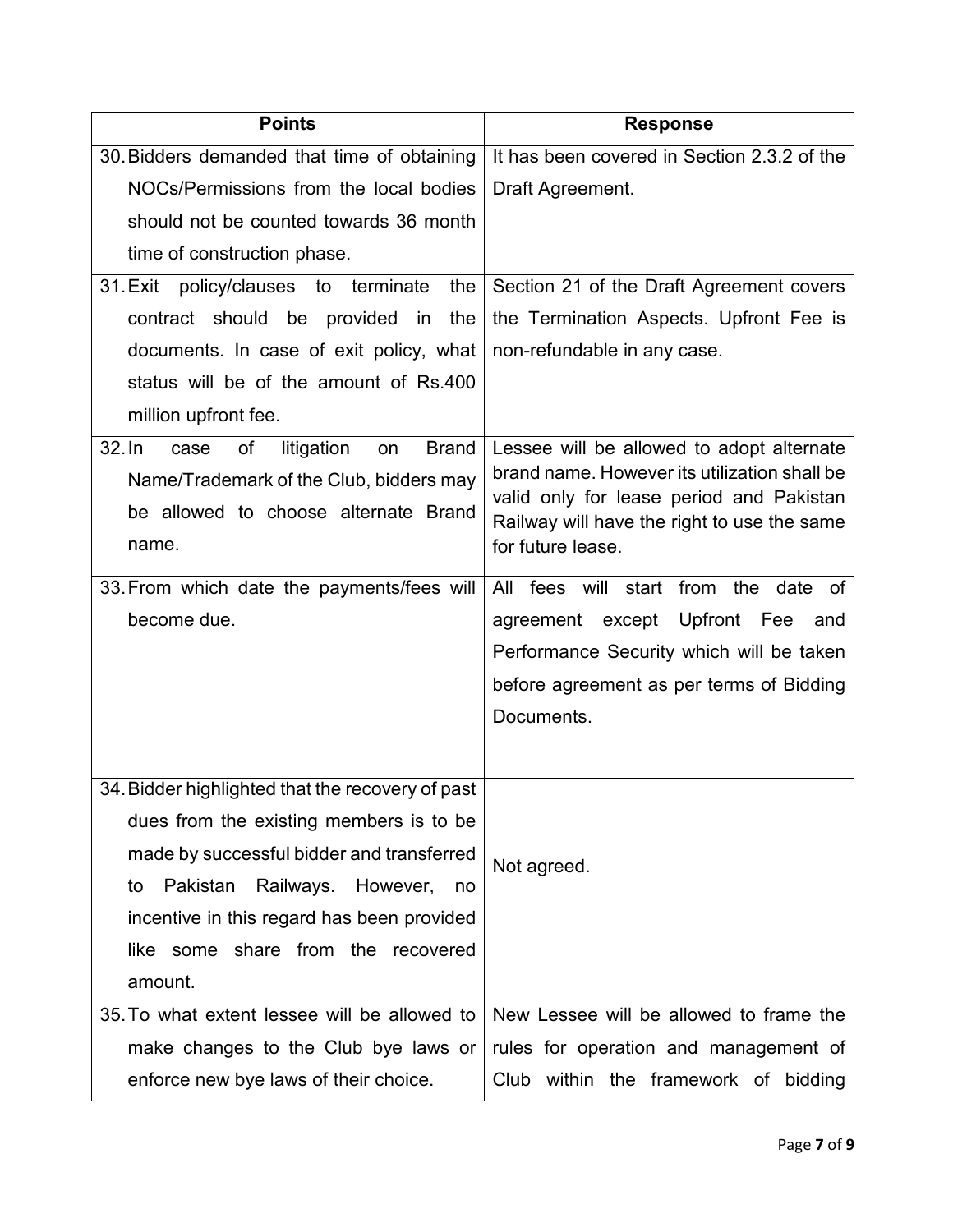| <b>Points</b> | <b>Response</b>                             |
|---------------|---------------------------------------------|
|               | documents and prevailing Govt. rules &      |
|               | regulations. Aspects regarding rules and    |
|               | regulation for members of the Club have     |
|               | been covered in Section 4.1 and regarding   |
|               | operation of business is covered in Section |
|               | 8.3 of the Draft Agreement                  |

The data on Club Website, as referred in above clarifications, can be downloaded by clicking following link. If clicking does not work copy and paste this link in to your browser.

-----------------------------------------------------------------------

https://www.rpgcc.com/index.php/invitation-for-bids/

-----------------------------------------------------------------------